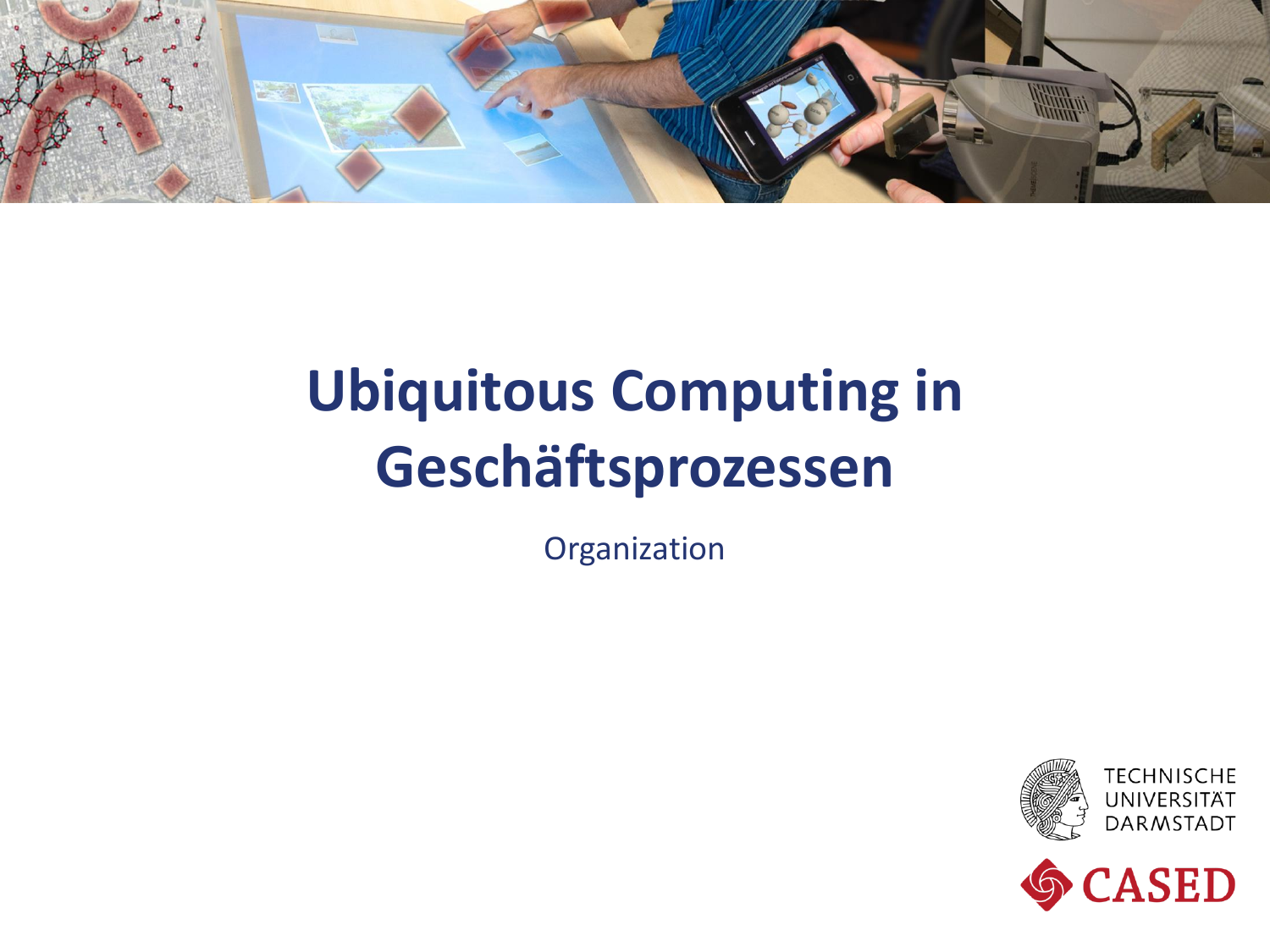



- **Lecture room will always be S1|03/175.** 
	- If you read this, you've successfully found the room.  $\odot$
- **Example 1 Fellow Lecture time will always be 9:50 13:20.** 
	- Friday, 27.10.2017
	- Friday, 17.11.2017
	- Friday, 01.12.2017
	- Friday, 15.12.2017
	- Friday, 12.01.2018
	- Friday, 26.01.2018
	- Friday, 02.02.2018 (?)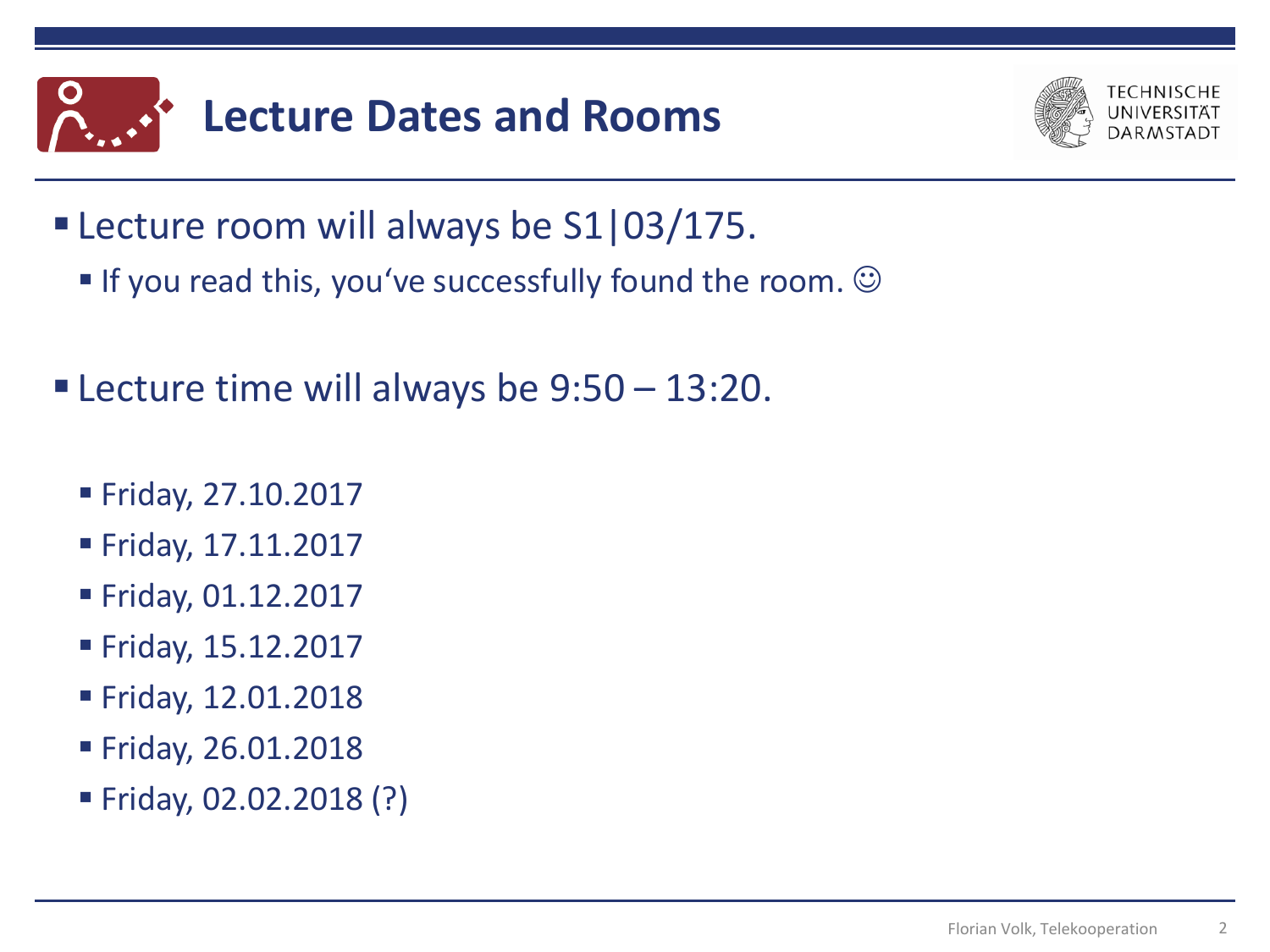



- **There will be an exam. (Surprise)**
- We prefer to have an **oral exam**, but depending on the amount of participants, we might need to revert to a **written exam**
	- **Oral exam:** individual time slots (we will inform you individually)
	- **Written exam:** 23.02.2018 from 11:30 13:30
		- **Most likely in another room**
		- 60 minutes
- The slide sets alone are **not sufficient to pass the exam**
- Our experience shows that **participation in the group exercise** yields better exam results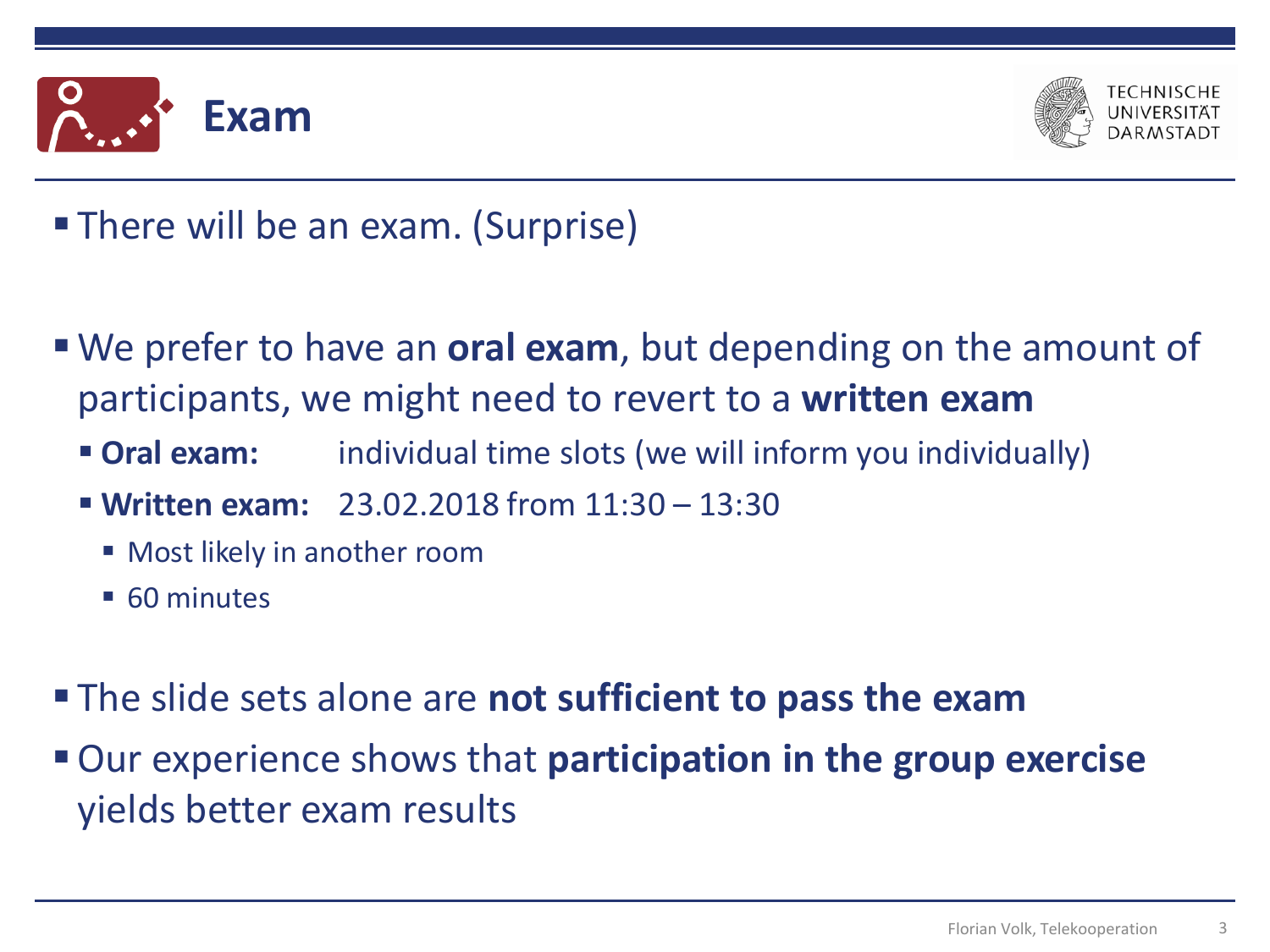



- Your teacher will be **Prof. Dr. Lutz Heuser** from [ui!]
- Organizational matters will be covered by **Tim Grube** and **Florian Volk** of the Telecooperation Lab (TK).
	- [grube@tk.tu-darmstadt.de](mailto:grube@tk.tu-darmstadt.de)
	- [volk@tk.tu-darmstadt.de](mailto:volk@tk.tu-darmstadt.de)
	- As Florian leaves TK on the 14th of November, please contact Tim and CC Florian.
- Course material will usually be available on the course homepage before the lecture.
	- [https://www.tk.informatik.tu-darmstadt.de/de/teaching/wintersemester-](https://www.tk.informatik.tu-darmstadt.de/de/teaching/wintersemester-201718/ubiquitous-computing-in-geschaeftsprozessen/)201718/ubiquitous-computing-in-geschaeftsprozessen/
- Announcements will be made on the course homepage rather than in TuCAN. Please check the course homepage!
	- Room and date/time changes will be announced on the course homepage.